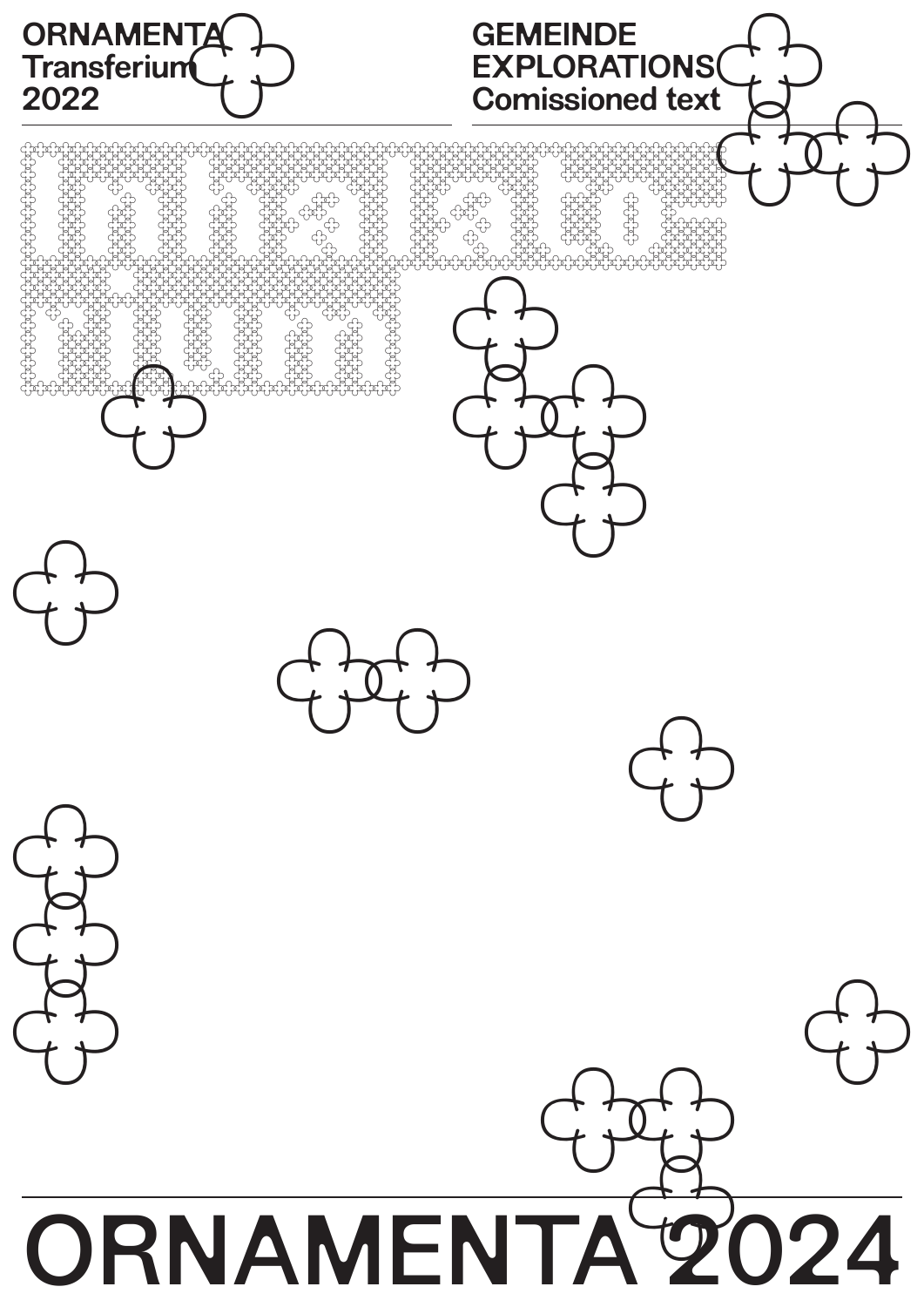

#### **OLFACTORY** Sumaya Kassim

SUMMARY: A scent archivist is leaving a recording for her replacement. Through her collection of scents she tells her life story on the day her lungs (and sense of smell) are being removed. She has so far been spared this because of her profession. Themes of migration, climate change, the environment, air travel and scent as memory.

cimate change<br>AMAL shuffle<br>and distracted<br>hookahs, ince.<br>the backgrour<br>brutalist in de.<br>and a security AMAL shuffles through her laboratory. She looks anxious and distracted. A menagerie of colourful diffusers, shisha or hookahs, incense sticks, perfume bottles and incense sticks in the background in cabinets. The lab is old, post-soviet vibes, brutalist in design. Fluorescent lighting flickers. A door with bars and a security code. A recording device is sat in the middle of a table. AMAL is the narrator to the story and is in the background throughout, watching, as her memories play out.

#### AMAL:

AMAL:<br>Today is an<br>leaving this fo<br>Temperature c<br>door. We are a<br>for people who<br>scents for the Today is an important day. They're coming for me soon. I'm leaving this for the next person, my replacement, whoever you are. Temperature control is paramount, of course. The controls are by the door. We are a repository for scents. We lease them to organisations for people who have undergone the procedure and which to simulate scents for the scent-blind. Hospitals. Certain spas. Rehab units.

Loud knocks on the door.

#### GUARD:

Are you done in there yet?

AMAL:

Nearly!

GUARD: Hurry it up.

#### AMAL:

GUARD:<br>Hurry it up.<br>AMAL:<br>They tell me<br>lesson might l<br>had rivers run lesson might be useful. This place, the doorway to the forest, once<br>had rivers running through it. Würm, Nagold and Enz. A long time<br>ago people would ride logs like horses on the water. Flokerei. Taking<br>the wood into citie They tell me you're from outside the city so perhaps a history lesson might be useful. This place, the doorway to the forest, once had rivers running through it. Würm, Nagold and Enz. A long time ago people would ride logs like horses on the water. Floßerei. Taking the wood into cities far away so a little piece of the forest can be found everywhere if you know here to look.

But some of the items are more personal than you'd expect of a government facility.

#### Guard knocks the door. She takes a deep breath.

But some of the items are more personal than you'd expect of a<br>government facility.<br>Guard knocks the door. She takes a deep breath.<br>Breathe in for four counts and then hold for four and then release<br>for four. My father tau Breathe in for<br>for four. My fa<br>engineers they<br>first few exper<br>people. It was<br>to work. He ne<br>drawback is tl Breathe in for four counts and then hold for four and then release for four. My father taught me that. He was a scientist. One of the engineers they brought here to start work on the local people. The first few experiments were failures. They chose old people. Poor people. It was only when they chose younger subjects that it started to work. He never told me how many ended in failure. The only drawback is that people die young. Thirty. Thirty five.

Scientists came from all over the world. Actually, that was when he met my mother. Love at first sight. She was a perfumer. She made scents like this one…

### ORNAMENTA<br>
Transferium<br>
2022 Comissioned text **GEMEINDE** EXPLORATIONS Comissioned text

AMAL picks up a small bottle of a'atar or perfume and inhales.

Jasmine. Threaded through with musk and neem. Traditional. Timeless. Jasmine threaded through hair and around women's necks. Memories.

#### AMAL puts closes the bottle and puts it down.

Anyway. Then there was the industrial revolution. Margrave Karl-Friedrich built a clock factory and employed orphans and later they made jewellery. The walls were black with soot but the necklaces and gentleman's watches shone prettily. Gold everywhere. This was my mother's favourite perfume bottle, made here in the city. She always said it was the loveliest thing she owned, a gift from my father.

She came as a student to join her two older brothers. They were in their final years at Stuttgart. When she arrived, they expected her to clean and cook.

The exact scent of an aircraft. Recycled air. Food in foil and, faintly, cologne…

AISHA is sat at an airplane window, looking out. She smiles and mouths 'thank you' to an invisible flight attendant. She gets up and gets her rucksack from under her chair and walks, slouching slightly, and looks around wide eyed.

When she came here, I think she lost herself a little. She'd call her family every night and then every week and then every few months. They were living life outside her. They looked at her differently: They thought she was rich now even though she lived in a house with flatmates and was struggling to find work. She cleaned houses on the weekend and worked as a waitress in a small café.

AISHA sits back on the chair, talks on a phone, visibly sighs. She gets up and wipes down the lab table with a rag. STEFAN takes the seat and mouths his order.

That time in her life smelled like carpet cleaner, cling film sandwiches, and loneliness. She met my dad at the café she worked at.

AISHA and STEFAN talk. STEFAN is clearly trying to impress AISHA.

#### STEFAN:

I work in one of the labs. I'm a scientist. I'm here for the forest and the factories.

AISHA:

#### STEFAN:

Pforzheim is a special place for a quantum biologist.

#### AISHA:

What are you working on exactly?

That's an interesting combination.

#### STEFAN:

I can't go into too much detail. Top secret. But it's to do with tackling air pollution from the root of the problem.

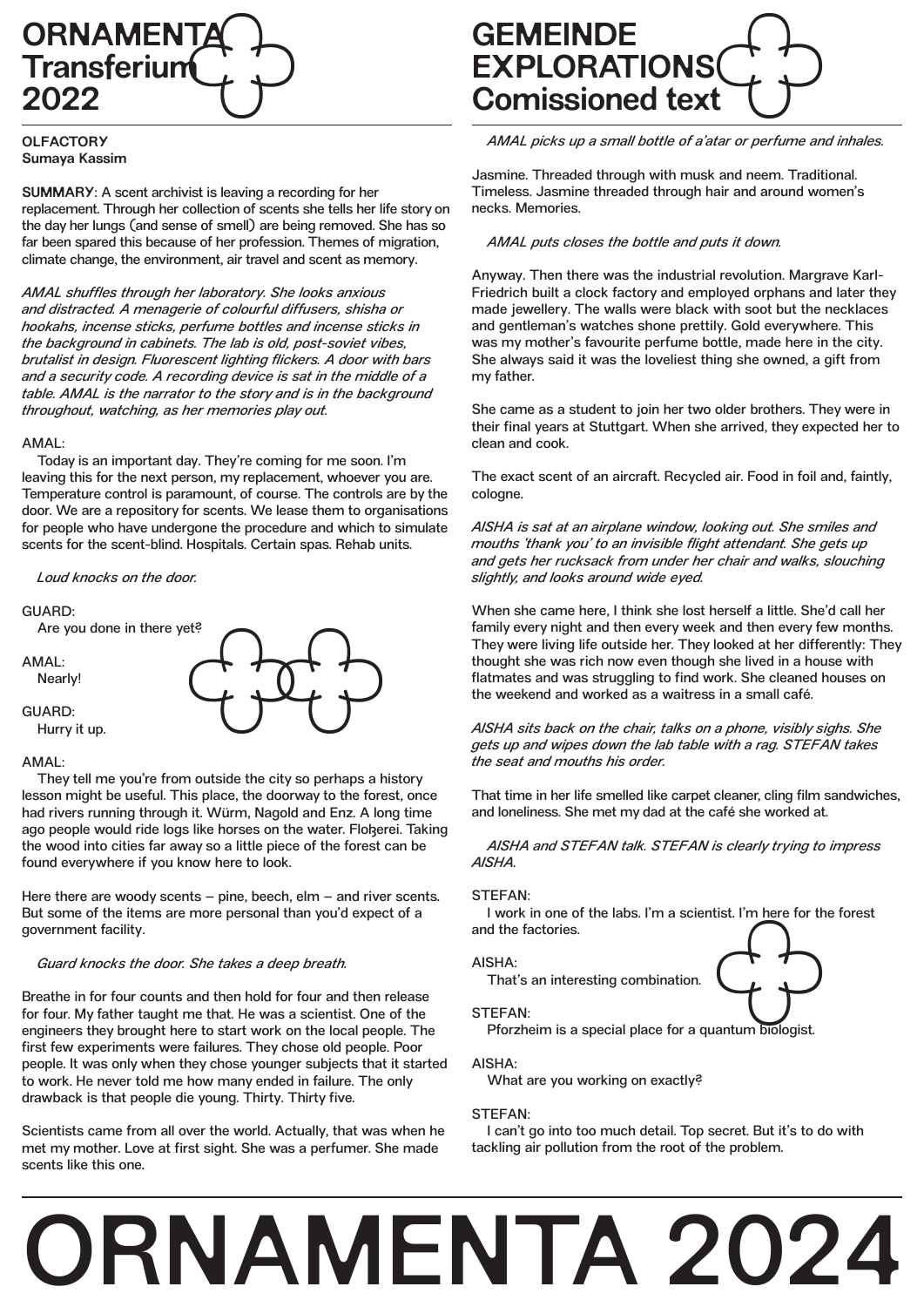### ORNAMENTA **Transferium** 2022

AISHA: So cars?

STEFAN: No. Lungs.



They continue to talk silently. STEFAN is animated.

There was something nostalgic about him. He reminded her of her dad who was also full of revolutionary zeal. Men like these, for better or for worse, never stopped being boys. He showed her the city as a man who had left and then returned. Pforzheim as post-war experiment. Pforzheim as a city build by ingenuity, opportunity – all of the things that made the industrial revolution great: ingenuity, opportunity and technology. He didn't see the brutalist architecture as ugly anymore than he saw the cheap labour as ugly. STEFAN:<br>No. Lungs.<br>*They conti.*<br>There was soldad who was of the things to<br>opportunity are<br>as ugly anymed<br>She listened, a<br>the march of the believe in this

She listened, a little awestruck. At night, she was sure she could hear the march of the Rasslers coming from all around. Perhaps she could believe in this dream of the past, this dream of the future. Lungs that didn't need air.

#### Furious knocking at the door.

Sometimes I try to understand what drew them together. Especially after what happened, the pain they caused each other. I guess it's easy to focus on how different they were. She was an Arab barely scraping by with nobody, really, but herself. And he was a successful, middle class Bavarian man whose future glowed in gold and green. Sometimes I t<br>after what hap<br>it's easy to foo<br>barely scrapin<br>successful, mi<br>and green.

Maybe it's like with perfume: Contrasts just work sometimes. Like when a perfumer mixed cherry and lavender, feminine and masculine scents that you wouldn't think would go well, and yet, somehow, it works. Sexy. Rich. Evocative. One of the most popular scents of all time, Mon Guerlain. Maybe they saw in each other an opportunity or a dream. Somehow, it works. Sexy. Rich. Evocative. One of the most popular<br>scents of all time, Mon Guerlain. Maybe they saw injeach other and as AISHA six<br>opportunity or a dream.<br>AISHA and STEFAN walk hand in hand the sextence of t

AISHA and STEFAN walk hand in hand

They'd walk through the forest and talk…

#### STEFAN:

All around us is the best oxygen on Earth, available to all and it's cheap. They'd walk through the forest and talk.<br>
STEFAN:<br>
All around us is the best oxygen on Earth, available to all and it's<br>
Cheap.<br>
AISHA laughs.

#### AISHA laughs.

#### STEFAN:

I'm serious. We just have to believe that people can be better engineered. We can't wait for evolution. We have the technology to change ourselves to change the world. We just need the politicians to believe us and then we can all breathe freely. AISHA laug<br>STEFAN:<br>I'm serious.<br>engineered. W<br>change oursel

#### AISHA:

Sometimes I wonder what hope would smell like.

#### STEFAN:

You're such a romantic.

#### AISHA:

It would smell different depending on whether it was in colder

## GEMEINDE EXPLORATIONS Comissioned text **ORNAMENTA**<br> **CORNAMENTA**<br> **EXPLORATIONS**<br> **COMISSIONE (EXPLORATIONS)**<br> **COMISSIONE COMISSIONE COMISSIONE COMISSIONE COMISSIONE COMISSIONE COMISSIONE COMISSIONE COMISSIONE COMISSIONE COMISSIONE COMISSIONE COMISSIONE COMISS**

climes or warmer ones: Your position globally would make you taste hope differently, wouldn't it?

#### STEFAN:

If twenty or thirty percent of each city's population had the procedure, things would change, would get better. It would have a global effect. Everything that happens in the forest, happens everywhere else.

#### AMAL:

For better or for worse. Aren't you worried you're playing God?

#### STEFAN:

If we don't do something now not even God can save us. He left us to it sometime ago.

#### STEFAN lets go of her hand and exits. Two little girls, ANISA and YOUNG AMAL enter. They hold hands and dance around AISHA.

#### AMAL:

My mother wasn't an ardent believer, but she didn't agree with him. Sometimes she took me and my sister Anisa to the mosque – the one which, every now and then, gets bomb threats – and sat and prayed whist we ran wild in the women's section.

ANISA and YOUNG AMAL run around playfully, mess with perfume objects on the set, one of them pretend hoovers. AISHA sits on her heels and cups her hand to pray or make du'aa.

A'atar and carpet cleaner and lemon bleach. She'd call her family each night and listen to them talk about a life she knew, once, about the neighbours' goat escaping, the illnesses plaguing a family nearby, the air that was increasingly becoming unbreathable.

YOUNG AMAL and ANISA lie next to AISHA, their heads in her lap, as AISHA sits at the phone again.

#### AISHA:

I can't just bring someone over. I wish I could, but there's paperwork. It would be too difficult. Okay, habibti. Send salam to everyone. Yalla, ma'asalama.

STEFAN enters.

STEFAN:

How are they?

#### AISHA:

My sister is asking for me to bring her son here. He won't stop coughing. She has daughters but it's always the sons they care about.

#### STEFAN:

I mean, we could –

#### AISHA:

No. Don't even say it. If he came here and stopped praying or got injured or worse, they'd curse me. Even if the paperwork wasn't an issue, I wouldn't do it.

YOUNG AMAL and ANISA get up and exit. STEFAN exits. AISHA gets up and wipes the lab table with a cloth again.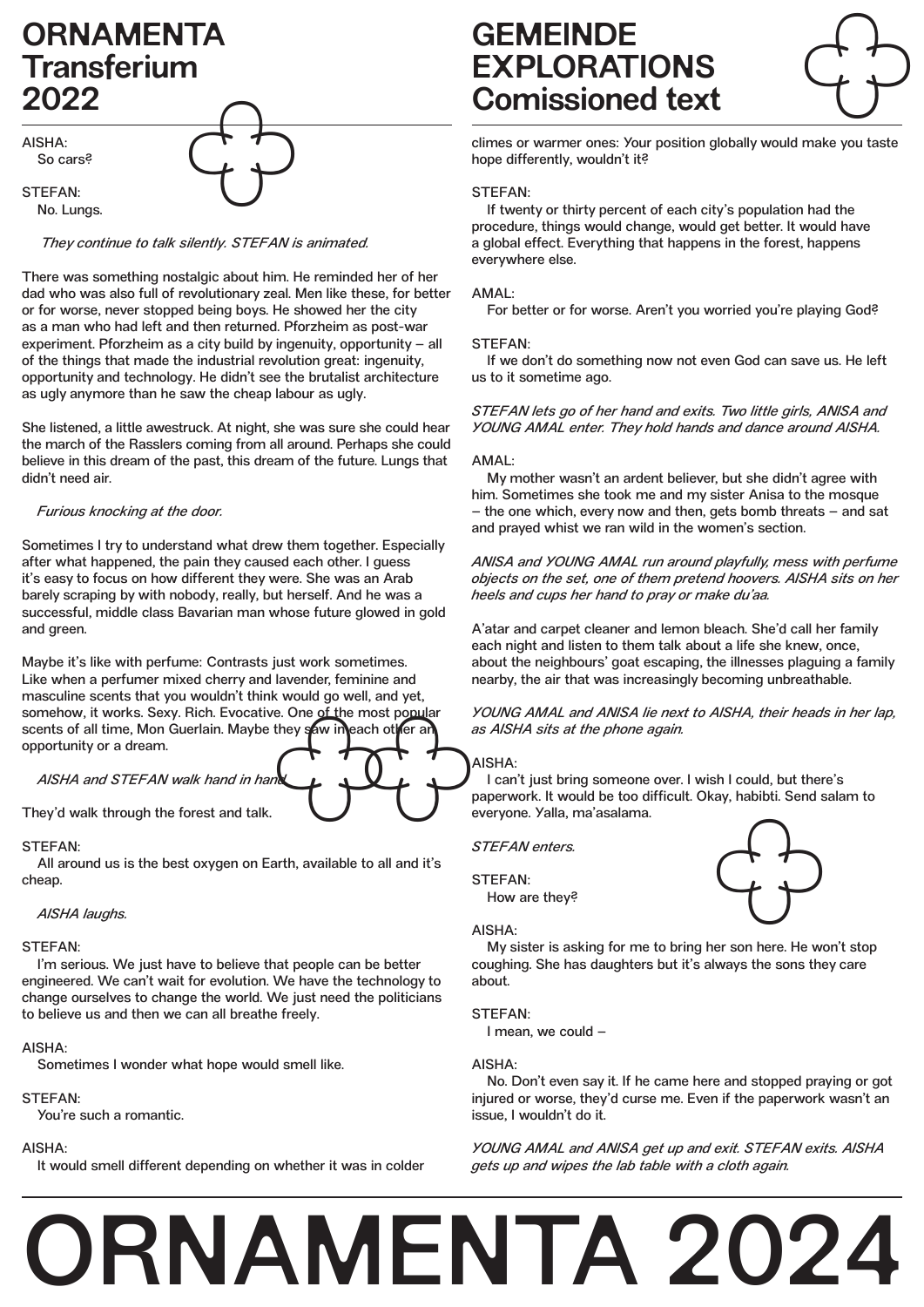## **ORNAMENTA Transferium**

#### AMAL:

When we were old enough to go to school, she went back to work at a shisha café. She served people black coffees. Cardamom, bitterness, amaretto biscuits. Eventually there would be no coffee shop. Why would you spend seven euros on a coffee you couldn't smell or taste? **2022**<br>AMAL:<br>When we w<br>work at a shis<br>bitterness, am

#### AISHA pours thick black liquid from a silver pot into a small cup. AMAL picks this up and sips it. AISHA tops it up.

She chatted with customers. She was charming, charismatic. My dad hated it. He said it was because men stared at her, but I think he didn't like that she had her own life. She replaced the small, synthetic cubes with her own homemade concoctions. She'd come AISHA pours trick black liquid from a silver pot into a small cup.<br>AMAL picks this up and sips it. AISHA tops it up.<br>She chatted with customers. She was charming, charismatic. My<br>dad hated it. He said it was because men st pieces of wood.

AISHA uses the distillation machine, pouring the black liquid of the coffee into the machine and extracting liquid of pure gold. She puts this to her nose, breathes in and sighs happily, pure bliss on her face.

It became a way for her to talk about herself. Her past. Once, as she was baking the inedible cake which smelled of smoke but also, somehow, of the forests, she told me she was married before. To a bad man. A teacher. She was his student. There were so many questions I had for her but I was too young to know what those questions were. She'd bake cake from the wood of the Black Forest. Here….. coffee into the<br>this to her nos<br>face.<br>It became a w<br>she was bakir<br>somehow, of t

She picks up a hexagonal box and lifts it to her nose.

Bakhoor. Smoke. Dense pine. Mixed with oud, frankincense, sandalwood. Earth. Smoke. Its own kind of magic. Here...<br>*She picks up i*<br>Bakhoor. Smo<br>sandalwood. E<br>*AISHA exits.* )

#### AISHA exits. YOUNG AMAL and ANISA enter hand in hand, walking.

I was thirteen when we went to the forests alone and breathed in the wet, wet air, our lungs burning. Birdsong. Mulch. It was the same year surgeons found tiny pieces of plastic in patients' lungs. Colourful as the balls in a children's ball pit. It was the same year Dyson developed a single person's air purifier. AISHA exits.<br>AISHA exits. )<br>walking.<br>I was thirteen<br>in the wet, we<br>same year sur

They pick up colourful leaves and throw them in the air and then lie down to make "snow angels".

But we weren't thinking about air quality or our lungs or our planet. You can never really see the big picture when you are in a forest. When you are in a forest your thinking changes. You belong to something more ancient. Forest time. You become fairy. You become old woman. You become the young woman running barefoot silently.

#### They run around, play hide and seek. YOUNG AMAL and AMAL stops and looks up.

I closed my eyes and when I opened them I could see the air. It was multi-coloured, pink and lilac and pastel green and yellow. Just like the dyed smoke of my mother's workplace. Like that old Disney movie, Dumbo, with the pink elephants.

On our way back, we stumbled across tourists with wide hopeful

### **GEMEINDE** EXPLORATIONS Comissioned text ORNAMENTA<br>Transferium EXPLORATIONS<br>2022 Comissioned text

eyes who were trying to heal. People came from all over the world to heal their wounds, physical or emotional, taking in the oxygen rich air, whetting their throats, clearing their minds. Some even carried jars to capture the air and take it with them, back to wherever their home was.

#### ANISA stands up and walks slowly to the table. She gets on it and lies still. STEFAN enters wearing scrubs and a mask, helpless.

Anisa was one of the first. She turned sixteen. My father tried to stop it. He thought his prestige could protect us. But they told him it was safe and that it would look great to the press, for a scientist's daughter to undergo the procedure.

It was a huge success. She took to the new lungs perfectly. But there was one seemingly insignificant side effect. A year or so after the procedure, patients lost their sense of smell. Another oddity was that the procedure only really worked if it was done whilst the patients were young. Sixteen was the perfect age, not too young, not too old. In a year's time, it would be my turn.

The first few thousand operations were considered a success. It was a great experiment. Many scientists called for us to study the lives of people with their new bioengineered lungs and modified hearts, but this was deemed overly cautious. With this new technology, we could just replace the lungs once they'd gotten warn out. No more sudden deaths due to pollution. And these new lungs produced oxygen and did not produce as much carbon dioxide.

Except, behind the scenes, things started to go wrong.

ANISA gets off the table and walks backward into the background until she is just a shadow. Each step is slow and deliberate as AMAL speaks.

We saw it in Anisa. She started to fade away. My mother was convinced it was because she lost her sense of smell. She wasn't the only one who took her own life.

AISHA is at the distillation apparatus again, mixing liquids. AISHA steps backwards until she is next to ANISA's shadowy figure. They hold hands.

She never forgave him. After Anisa was gone, she refused to talk to him. My mother walked into the forest and never returned. Sometimes I think she went back home. Sometimes I think she lay there and waited for the black trees to envelop her.

He managed to delay my procedure somehow – he had put in a special application for me to be trained as a scientist. It was my mother's idea: They let me keep my lungs so that I could engineer scents. I think they first thought it would be to get people their ability to smell. Boutique experiences where we plugged people up to computers, attached nodes to their heads and voila, they could smell whatever they wanted!

AMAL puts on a mask. STEFAN and AMAL stand over the table. He produces a translucent, lung shaped gel object.

When I was at university, I sat in on an operation. The boy on the table was sixteen. The operation was mandated: Unless you had powerful friends or family or an underlying health condition, you